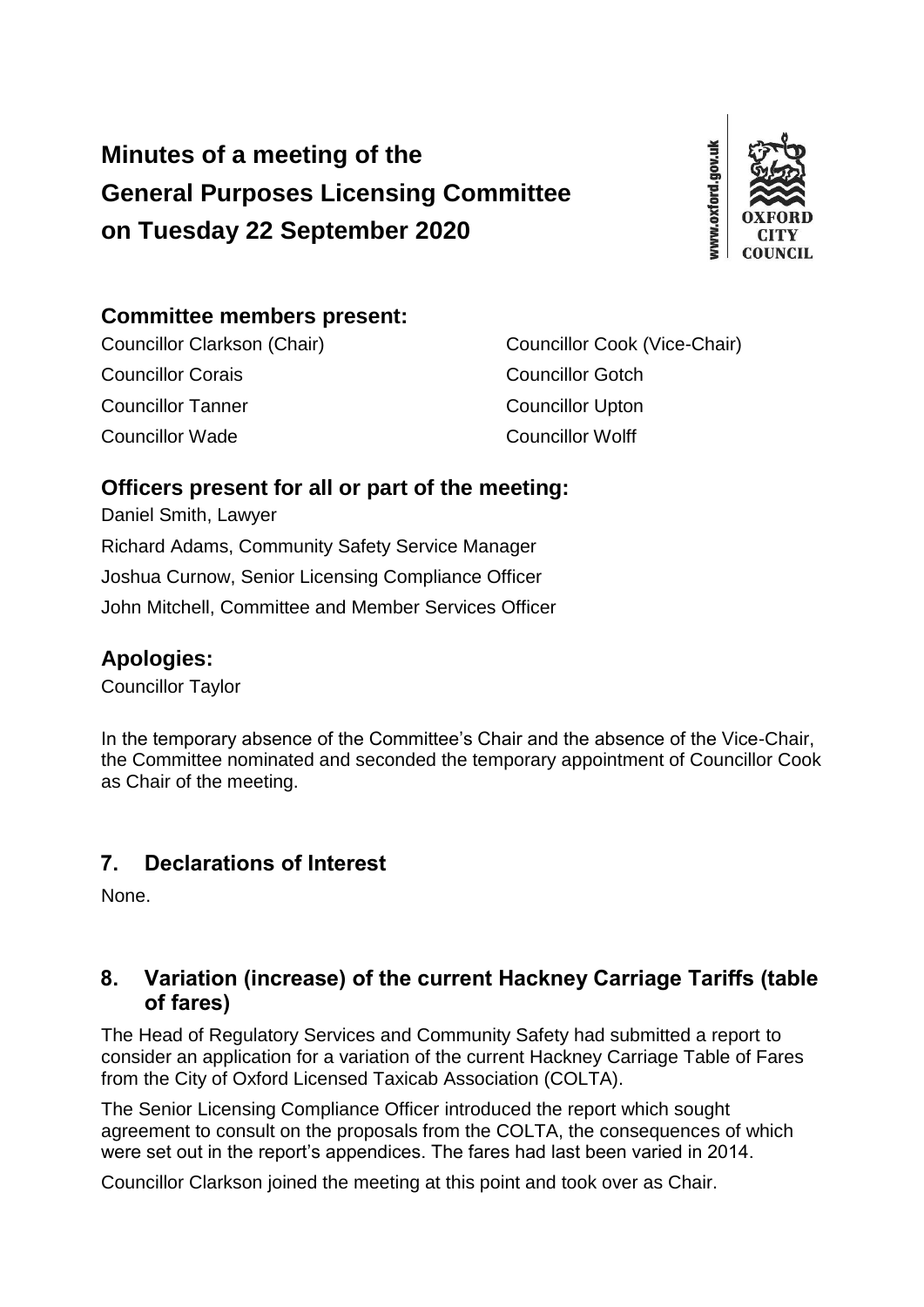Mr Ahmed addressed the Committee in his role as Chair of the COLTA which had refrained from requesting any increases since 2014 in the light of "recession and austerity". Providers of Hackney Carriages had since been faced with considerable increases in the costs of living in parallel with the expectation of significant financial investment in the improvement of the vehicles themselves. Other public transport providers had increased their fares during this period. The COLTA proposals were underpinned by a wish to "modernise and simplify" the tariff structure. Of particular concern to COLTA was a wish to introduce a more consistent approach to the determination of fares for journeys beyond the city boundary. The current system of negotiation resulted in inconsistency and the process of which was sometimes impractical and, on occasions, embarrassing, for the passenger(s). The current generation of digital fare meters enable the swift and easy determination of different fare structures which would facilitate the COLTA proposal which would in turn increase the confidence of the travelling public.

The Solicitor reminded the Committee that its jurisdiction over the determination of fares only extended to fares within the city boundary and there was no power to determine fares for journeys beyond the boundary.

Notwithstanding the inability to prescribe fares to be used outside the city, it was noted that there was no reason why the COLTA should not come to a voluntary agreement with its members to introduce such a scheme. The Committee agreed that it would support the principle of such an agreement, while being clear that it would be on an entirely voluntary basis with no means of subsequent enforcement.

In discussion about the proposed fare increases it was agreed that they were generally reasonable but at the same time noted that, in some cases, might run the risk of reduced the use of Hackney Carriages in favour of other transport options.

The process for reviewing the fare structure of Hackney Carriages could be triggered by the profession itself or any member of the public. It was agreed that this continued to be appropriate and that, on balance, there would be no benefit in instituting a regular Council led review.

Having considered the COLTA application and taken account of the discussion, the Committee resolved to:

- 1. **Instruct** the Head of Regulatory Services and Community Safety in consultation with the Head of Law and Governance to carry out the statutory requirement of a public consultation on the proposed table of fares variation;
- *2.* **Delegate** to the Chair and the Head of Regulatory Services and Community Safety to consider any response to the proposed variation before recommending to Council such change to the table of fees as necessary; and
- 3. **Note** its support for the principle of the introduction of a voluntary scheme by the COLTA to improve the consistency of fares for journeys beyond the city boundary.

#### **9. Minutes**

The Committee resolved to approve that the minutes of the meeting held on 21 May 2020 be APPROVED as a true and accurate record.